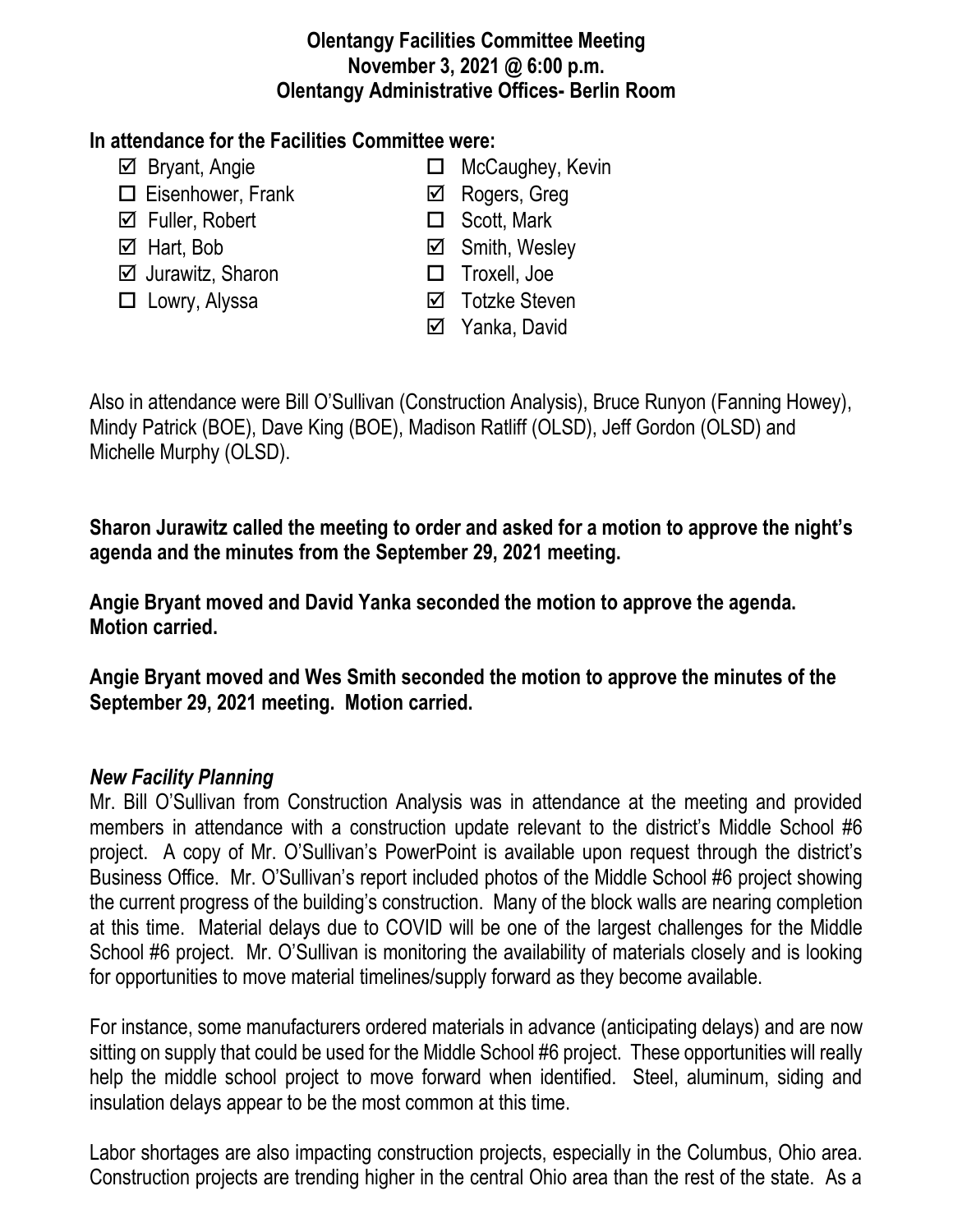result, the shortage of construction labor is currently impacting our area greater than in the rest of the state at this time.

Overall, Mr. O'Sullivan believes that the construction timeline for the Middle School #6 project to be in good shape despite the challenges with the current construction climate. Trucco did an excellent job with the site work for the project, which got it off to a solid start. Masonry work has been trending slightly behind schedule, due to weather and some labor issues. Structural steel materials have arrived on time and as needed.

Joists and decking for the Middle School #6 project are trending way behind schedule. Mr. O'Sullivan is hopeful that some material may arrive next week. Exterior framing is also trending slightly behind schedule. It is hopeful that framing work can be completed in January of 2022. Some prefabricated panels may be utilized to save time and labor associated with this phase of the project.

The availability of roofing materials to meet the project's timeline is also a concern at this time. Currently, materials are being purchased in advance for the project (when possible) in attempt to mitigate some delays.

Both Mr. O'Sullivan (from Construction Analysis) and Mr. Runyon (from Fanning Howey) agree that Robertson Construction has been a great partner for the Middle School #6 project, as they were for the Elementary #16 project. They have been fantastic to work with and their vendors have been good. They have tried really hard to work with the district to mitigate labor and material challenges in this unusual construction climate. The district is fortunate to have such a strong construction partner under such challenging circumstances.

Mr. O'Sullivan believes that one of the most fortunate circumstances pertaining to the Middle School #6 project is the extra time that was allocated to the project's timeline, which was not available for the Elementary #16 project. Middle School #6 was originally projected to be complete in February of 2023 (for the 2023-2024 school year). Right now, it is realistically trending for completion in March of 2023. Should the project be delayed even further due to labor and material shortages, additional time is still potentially there to absorb some circumstances that may be beyond our control.

In regards to project cost, the Middle School #6 project is still maintaining close to budget. At this time, very little of the contingency fund has been needed to date. The hope is that the district will be able to continue to avoid any cost increases as the project proceeds forward.

Mr. Gordon thanked Mr. O'Sullivan and Mr. Runyon for attending the evening's meeting. Their updates and the service that they provide to the district is always informative and appreciated.

#### *Capital Improvements Update*

Mr. Gordon proceeded to provide an update to members regarding the district's current capital improvement projects and the five-year forecast for future capital improvement needs. A copy of the five-year forecast is available upon request through the district's Business Office.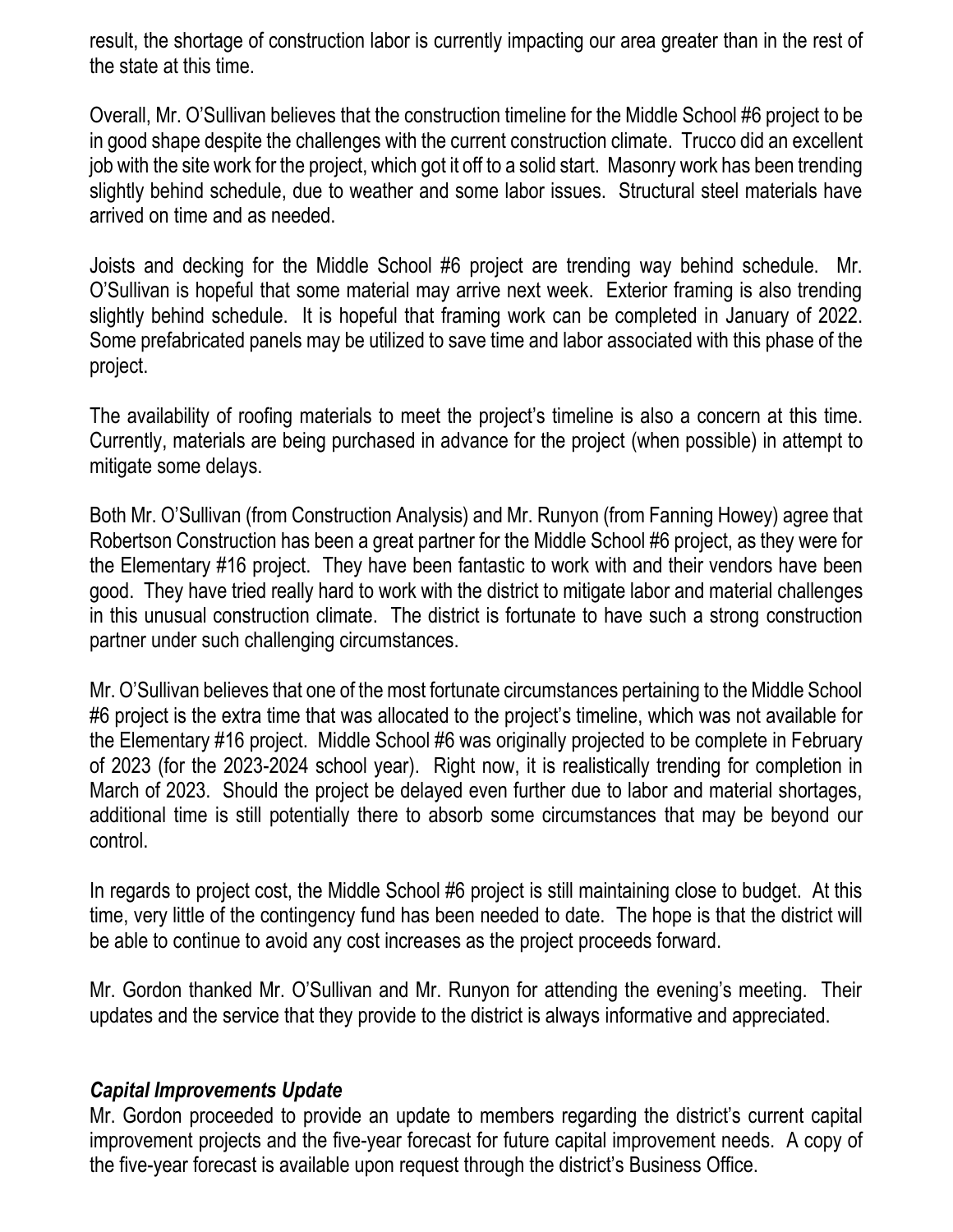Mr. Gordon shared that the following large-scale capital improvement projects have been completed:

- New Security Vestibules
- Playground Renovations
- High School and Middle School Media Centers

The following large-scale capital improvement projects are in process:

- Elementary School Media Centers
- Chiller Replacement at Tyler Run Elementary School
- HVAC Improvements at The Academy
- Bus Lane Improvements at Hyatt's Middle School
- Bus Parking Expansion at the West Transportation Center

Unfortunately, the vendor working on the bus lane improvements at Hyatt's Middle School did not perform well for the district (as they had done on district projects in the past). The vendor did not complete the bus lane project to district specifications and standards. The vendor has also failed to pay its subcontractors for costs associated with the project. As a result, the district will likely be pursuing some legal action toward the vendor and exercising the conditions of the surety bond issued for the project at the time of the project's bid. The district hopes to correct issues associated with this project quickly.

Another issue that Mr. Gordon is in the process of addressing, is the appearance of the new SVT tile flooring at Shale Meadows Elementary. It is believed that the district received multiple lots of the tile flooring product installed at Shale Meadows. As a result, the floor does not have the visual appeal that it should. The vendor and the manufacturer are discussing the possible replacement of all of the SMES tile flooring this upcoming summer. Mr. Gordon is working with them to determine the best plan of action for this issue. It is possible that replacing the tile in the SMES hallways only may be the better solution to the issue.

Board member, Mindy Patrick, thanked Mr. Gordon for his update. Certainly, the district will have a continued need for capital improvement funding, as the district grows older and larger. Per Emily Hatfield's five-year forecast shared with the Board of Education, Mrs. Patrick believes that the next levy request by the district will likely be in 2025 for 2026.

# *Influencers Update*

Building material shortages continue to be a large factor influencing district construction projects. The district should monitor the situation closely in planning the timeline for Elementary #17. Sharon and Angie would also like to request that the district start to look at the planning for Elementary #18 and possibly Elementary #19. It is likely that decisions will need to be made by May of 2024 for these additional facilities. The 50 and 100-year district population forecasts will be needed from Scott Leopold when preparing to discuss needs for these future facilities.

Mindy Patrick added that revised district funding from the state of Ohio will also factor into the funding and planning for future district buildings. She believes that the district should know by early December of 2021 what the model for revised district funding to OLSD would look like.